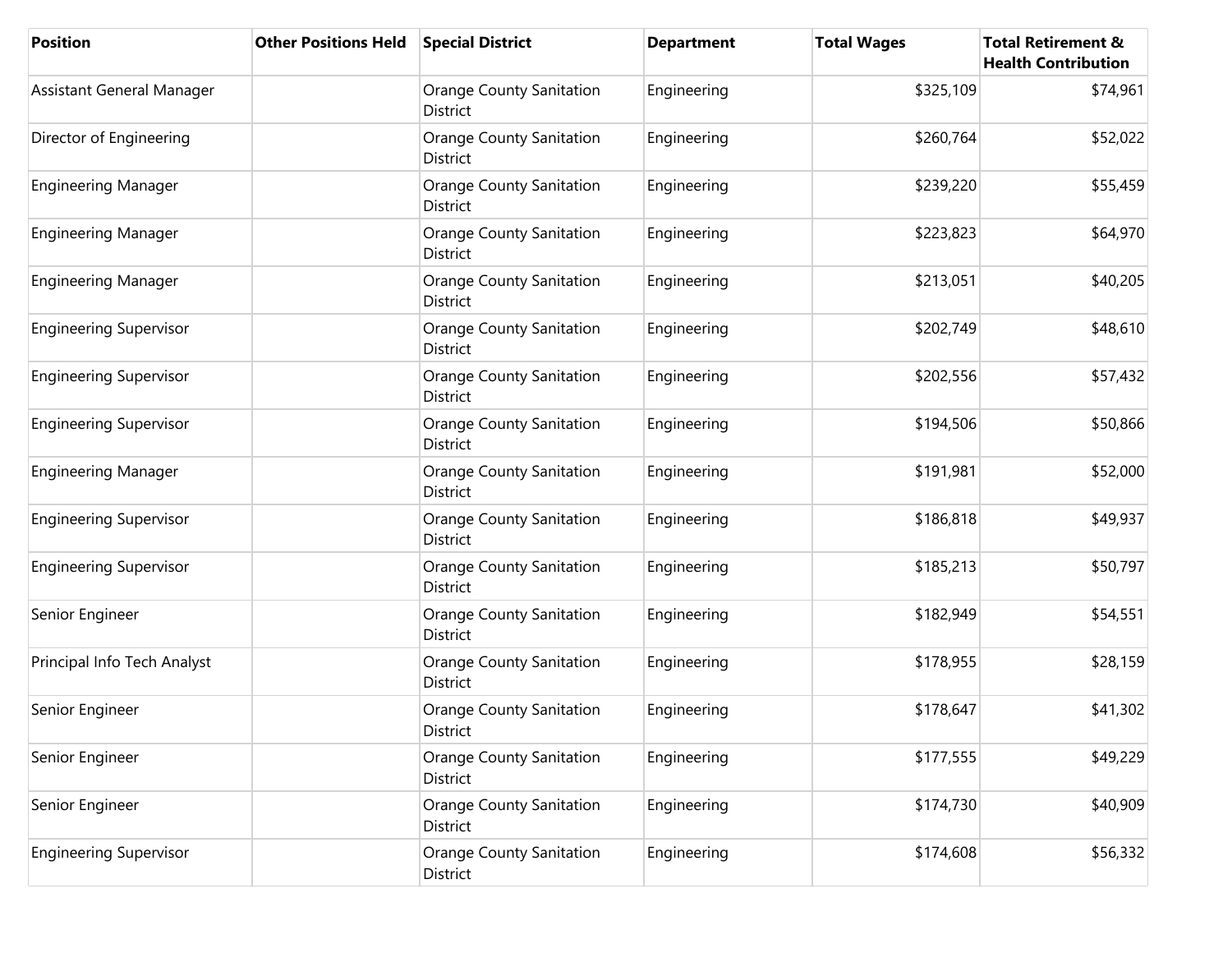| Principal Info Tech Analyst    | <b>Orange County Sanitation</b><br>District | Engineering | \$174,330 | \$44,999 |
|--------------------------------|---------------------------------------------|-------------|-----------|----------|
| <b>Engineering Supervisor</b>  | <b>Orange County Sanitation</b><br>District | Engineering | \$174,289 | \$17,007 |
| Senior Engineer                | <b>Orange County Sanitation</b><br>District | Engineering | \$169,274 | \$42,668 |
| Senior Engineer                | <b>Orange County Sanitation</b><br>District | Engineering | \$165,031 | \$46,800 |
| Senior Engineer                | <b>Orange County Sanitation</b><br>District | Engineering | \$164,609 | \$47,985 |
| Senior Engineer                | <b>Orange County Sanitation</b><br>District | Engineering | \$164,447 | \$34,913 |
| <b>Principal Staff Analyst</b> | <b>Orange County Sanitation</b><br>District | Engineering | \$162,896 | \$52,462 |
| Senior Engineer                | <b>Orange County Sanitation</b><br>District | Engineering | \$161,708 | \$23,333 |
| Senior Construction Inspector  | <b>Orange County Sanitation</b><br>District | Engineering | \$161,139 | \$30,274 |
| Principal Info Tech Analyst    | <b>Orange County Sanitation</b><br>District | Engineering | \$161,013 | \$43,772 |
| Senior Engineer                | <b>Orange County Sanitation</b><br>District | Engineering | \$159,022 | \$25,542 |
| <b>CIP Project Manager</b>     | <b>Orange County Sanitation</b><br>District | Engineering | \$158,599 | \$35,845 |
| Senior Engineer                | <b>Orange County Sanitation</b><br>District | Engineering | \$158,271 | \$28,929 |
| Senior Engineer                | <b>Orange County Sanitation</b><br>District | Engineering | \$158,016 | \$35,811 |
| Senior Engineer                | <b>Orange County Sanitation</b><br>District | Engineering | \$157,908 | \$53,299 |
| Senior Engineer                | <b>Orange County Sanitation</b><br>District | Engineering | \$157,865 | \$44,809 |
| Senior Engineer                | <b>Orange County Sanitation</b><br>District | Engineering | \$157,409 | \$33,815 |
| Senior Engineer                | <b>Orange County Sanitation</b><br>District | Engineering | \$157,105 | \$24,154 |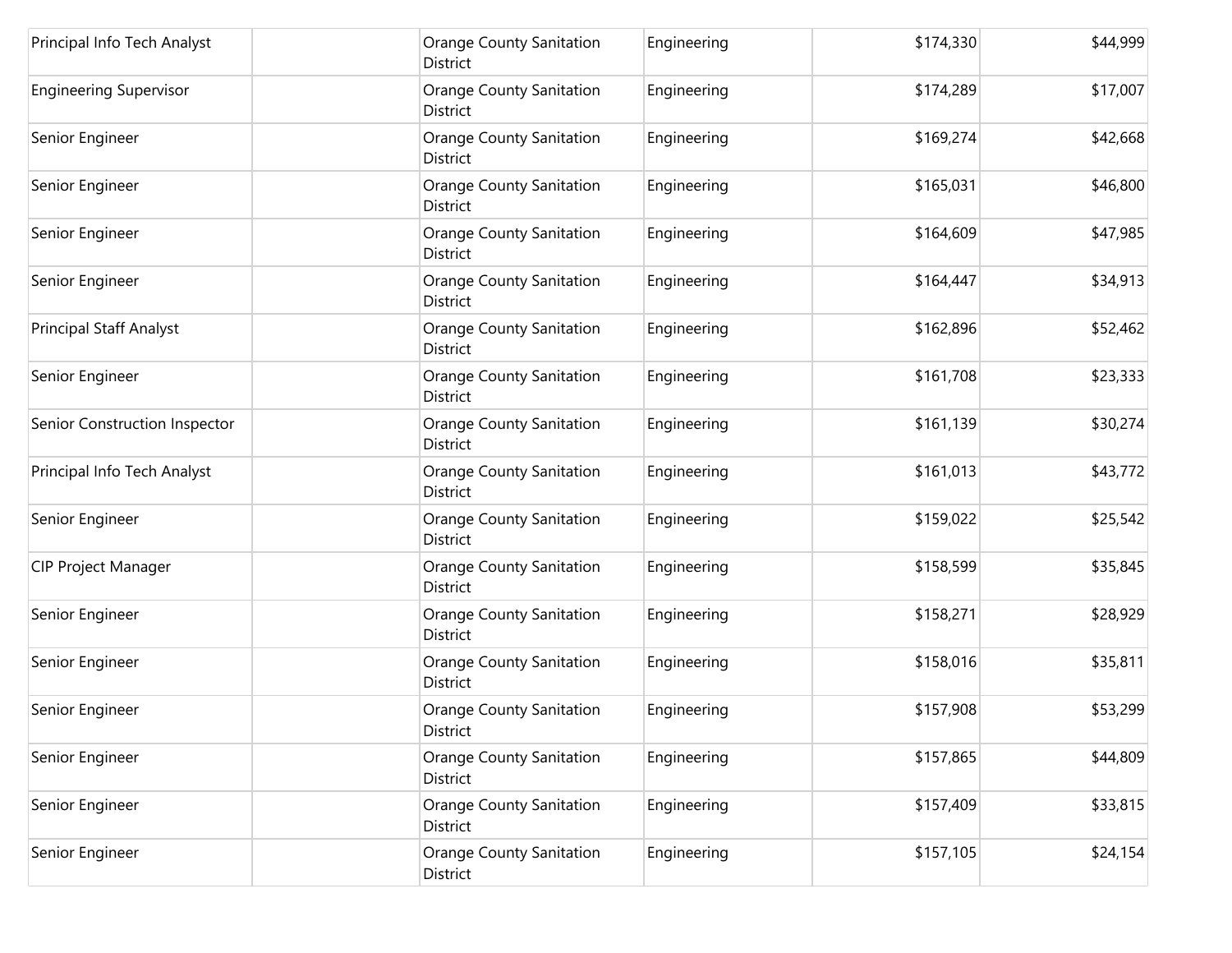| Engineer                            | <b>Orange County Sanitation</b><br>District | Engineering | \$156,407 | \$40,033 |
|-------------------------------------|---------------------------------------------|-------------|-----------|----------|
| Senior Engineer                     | Orange County Sanitation<br>District        | Engineering | \$156,337 | \$24,973 |
| Senior Engineer                     | Orange County Sanitation<br>District        | Engineering | \$155,855 | \$23,788 |
| Senior Engineer                     | Orange County Sanitation<br>District        | Engineering | \$155,855 | \$16,973 |
| Senior Engineer                     | <b>Orange County Sanitation</b><br>District | Engineering | \$153,651 | \$36,059 |
| Senior Engineer                     | <b>Orange County Sanitation</b><br>District | Engineering | \$151,514 | \$16,121 |
| <b>Engineering Supervisor</b>       | <b>Orange County Sanitation</b><br>District | Engineering | \$150,951 | \$35,999 |
| Engineer                            | <b>Orange County Sanitation</b><br>District | Engineering | \$150,867 | \$34,548 |
| Engineer                            | <b>Orange County Sanitation</b><br>District | Engineering | \$150,202 | \$25,349 |
| Engineer                            | Orange County Sanitation<br>District        | Engineering | \$147,816 | \$41,959 |
| Senior Cost Estimator               | Orange County Sanitation<br>District        | Engineering | \$146,966 | \$25,120 |
| Senior Construction Inspector       | Orange County Sanitation<br>District        | Engineering | \$145,278 | \$33,789 |
| Senior Engineer                     | Orange County Sanitation<br>District        | Engineering | \$145,028 | \$15,479 |
| Senior Engineer                     | <b>Orange County Sanitation</b><br>District | Engineering | \$144,813 | \$21,971 |
| Senior Info Tech Analyst            | <b>Orange County Sanitation</b><br>District | Engineering | \$144,485 | \$41,387 |
| Senior Info Tech Analyst            | <b>Orange County Sanitation</b><br>District | Engineering | \$144,408 | \$43,643 |
| <b>Construction Insp Supervisor</b> | Orange County Sanitation<br>District        | Engineering | \$143,878 | \$43,291 |
| Engineer                            | <b>Orange County Sanitation</b><br>District | Engineering | \$143,861 | \$42,465 |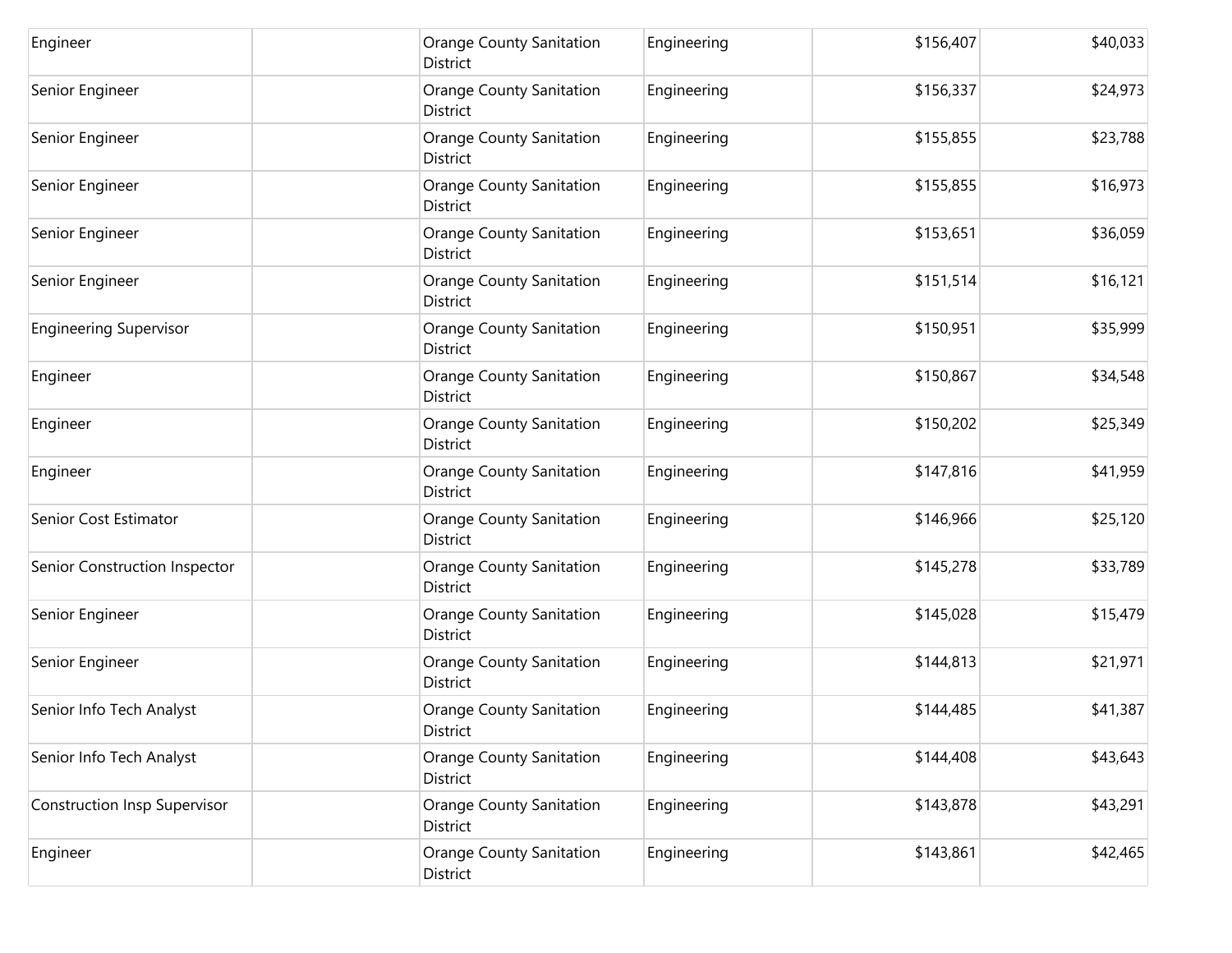| Construction Inspector              | <b>Orange County Sanitation</b><br>District | Engineering | \$143,338 | \$19,168 |
|-------------------------------------|---------------------------------------------|-------------|-----------|----------|
| Engineer                            | <b>Orange County Sanitation</b><br>District | Engineering | \$143,319 | \$37,409 |
| Engineer                            | <b>Orange County Sanitation</b><br>District | Engineering | \$143,042 | \$51,149 |
| Engineer                            | Orange County Sanitation<br>District        | Engineering | \$142,309 | \$41,655 |
| Senior Engineer                     | <b>Orange County Sanitation</b><br>District | Engineering | \$142,106 | \$41,660 |
| Engineer                            | <b>Orange County Sanitation</b><br>District | Engineering | \$141,310 | \$35,008 |
| Engineer                            | <b>Orange County Sanitation</b><br>District | Engineering | \$141,309 | \$27,865 |
| Senior Planner/Scheduler            | <b>Orange County Sanitation</b><br>District | Engineering | \$141,239 | \$25,187 |
| Engineer                            | <b>Orange County Sanitation</b><br>District | Engineering | \$140,737 | \$21,858 |
| Engineer                            | <b>Orange County Sanitation</b><br>District | Engineering | \$140,383 | \$43,014 |
| <b>Engineering Supervisor</b>       | <b>Orange County Sanitation</b><br>District | Engineering | \$140,343 | \$21,807 |
| Senior Construction Inspector       | <b>Orange County Sanitation</b><br>District | Engineering | \$139,430 | \$31,244 |
| Construction Inspector              | <b>Orange County Sanitation</b><br>District | Engineering | \$137,838 | \$39,788 |
| <b>Construction Insp Supervisor</b> | <b>Orange County Sanitation</b><br>District | Engineering | \$136,558 | \$42,789 |
| Engineer                            | <b>Orange County Sanitation</b><br>District | Engineering | \$136,468 | \$41,087 |
| Engineer                            | <b>Orange County Sanitation</b><br>District | Engineering | \$136,380 | \$34,453 |
| <b>Construction Insp Supervisor</b> | <b>Orange County Sanitation</b><br>District | Engineering | \$134,959 | \$32,951 |
| <b>Engineering Supervisor</b>       | <b>Orange County Sanitation</b><br>District | Engineering | \$134,721 | \$36,348 |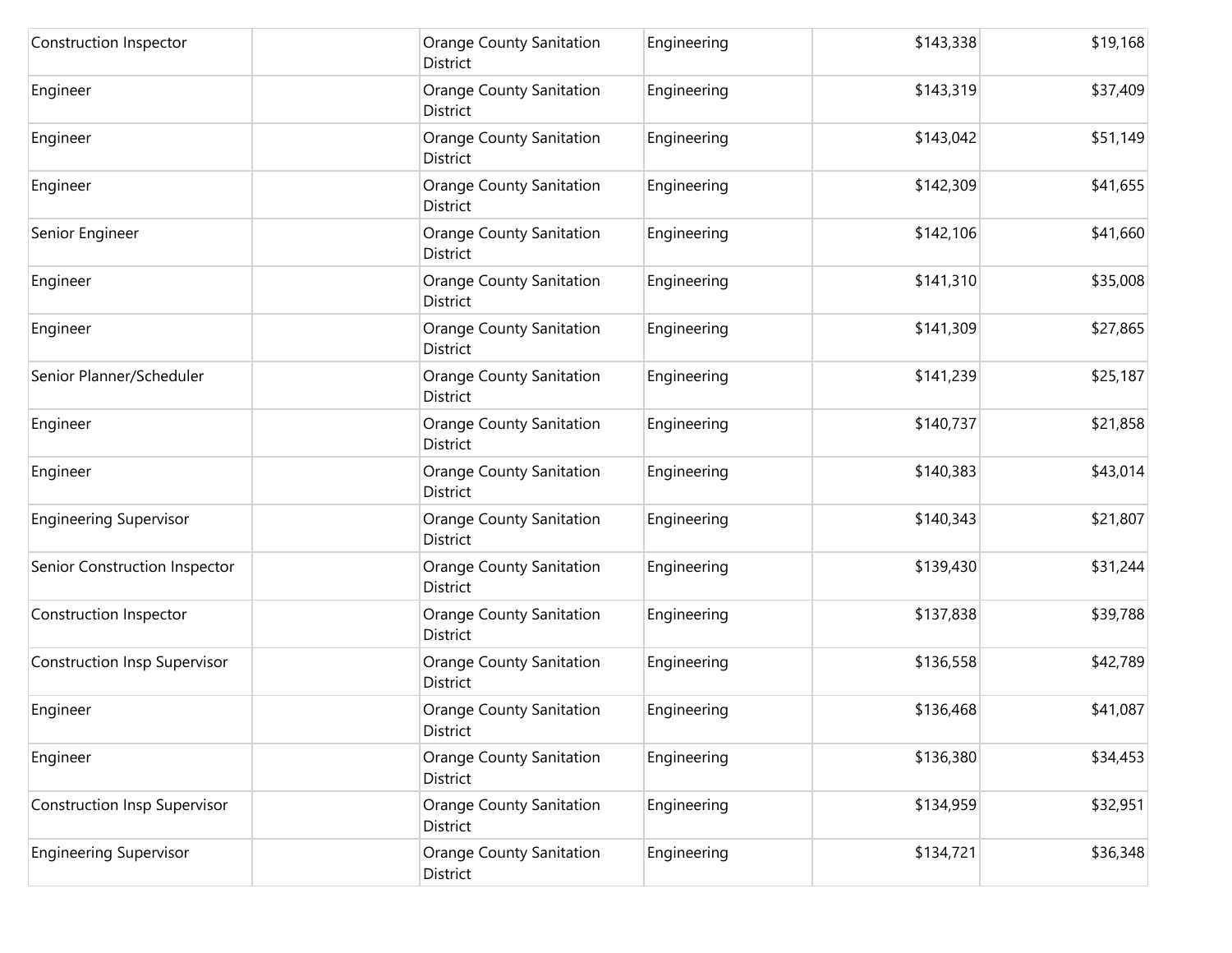| Senior Info Tech Analyst       | <b>Orange County Sanitation</b><br>District | Engineering | \$134,611 | \$40,380 |
|--------------------------------|---------------------------------------------|-------------|-----------|----------|
| Engineer                       | Orange County Sanitation<br>District        | Engineering | \$133,548 | \$35,529 |
| Engineer                       | <b>Orange County Sanitation</b><br>District | Engineering | \$133,505 | \$31,953 |
| Senior Engineer                | <b>Orange County Sanitation</b><br>District | Engineering | \$132,701 | \$34,125 |
| Engineer                       | <b>Orange County Sanitation</b><br>District | Engineering | \$132,061 | \$22,251 |
| Senior Construction Inspector  | <b>Orange County Sanitation</b><br>District | Engineering | \$130,927 | \$40,170 |
| Senior Construction Inspector  | <b>Orange County Sanitation</b><br>District | Engineering | \$130,714 | \$27,003 |
| Engineer                       | <b>Orange County Sanitation</b><br>District | Engineering | \$130,229 | \$40,445 |
| <b>Principal Staff Analyst</b> | <b>Orange County Sanitation</b><br>District | Engineering | \$129,344 | \$28,559 |
| Associate Engineer             | <b>Orange County Sanitation</b><br>District | Engineering | \$128,315 | \$21,369 |
| Associate Engineer             | <b>Orange County Sanitation</b><br>District | Engineering | \$128,064 | \$42,062 |
| Engineer                       | Orange County Sanitation<br>District        | Engineering | \$127,223 | \$22,228 |
| Senior Engineer                | <b>Orange County Sanitation</b><br>District | Engineering | \$124,515 | \$39,851 |
| Senior Construction Inspector  | <b>Orange County Sanitation</b><br>District | Engineering | \$124,196 | \$19,939 |
| <b>Engineering Supervisor</b>  | <b>Orange County Sanitation</b><br>District | Engineering | \$123,412 | \$13,308 |
| Construction Inspector         | <b>Orange County Sanitation</b><br>District | Engineering | \$122,245 | \$26,373 |
| Engineer                       | <b>Orange County Sanitation</b><br>District | Engineering | \$122,052 | \$19,953 |
| Associate Engineer             | <b>Orange County Sanitation</b><br>District | Engineering | \$121,490 | \$31,865 |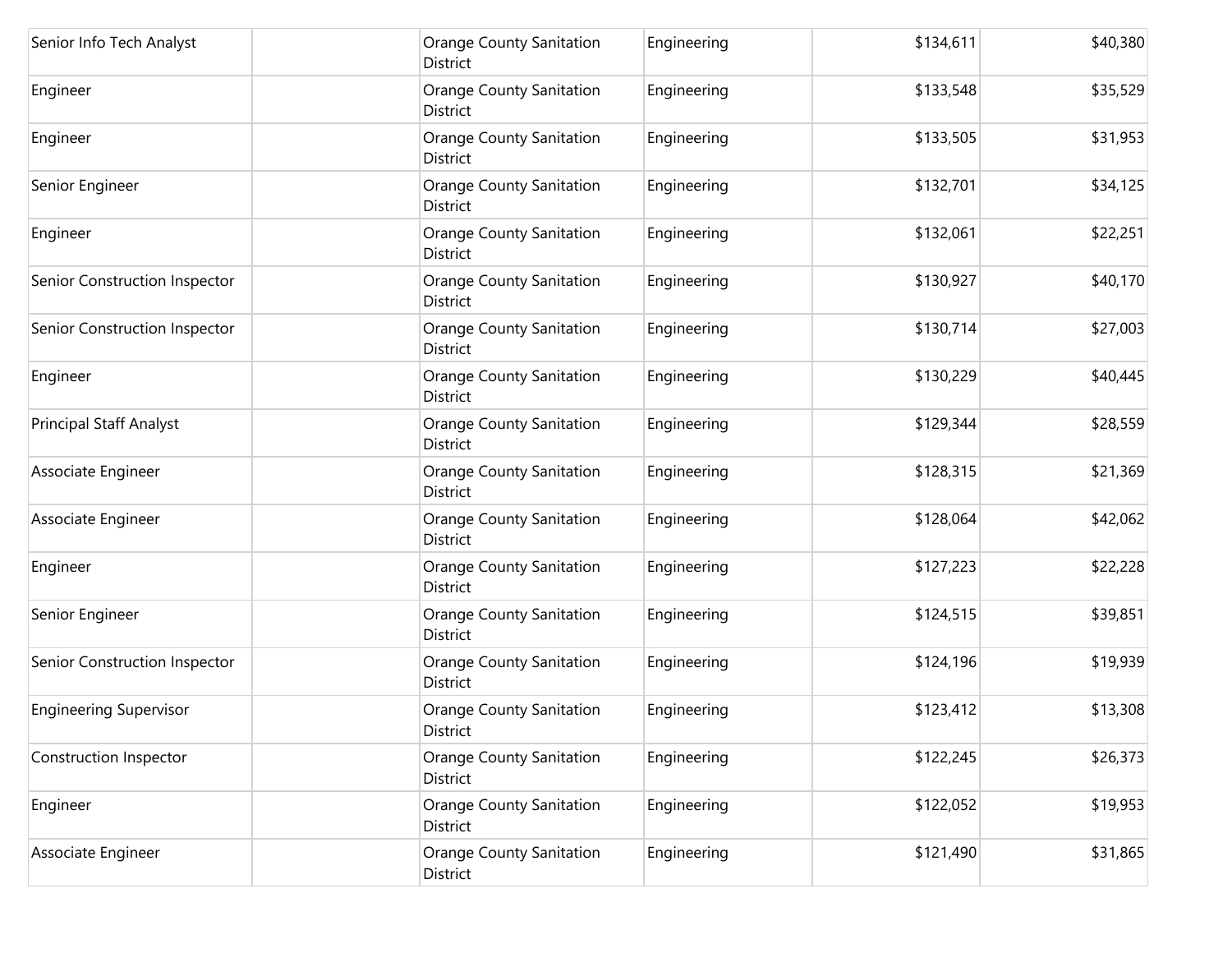| Senior Construction Inspector   | <b>Orange County Sanitation</b><br>District        | Engineering | \$120,467 | \$13,487 |
|---------------------------------|----------------------------------------------------|-------------|-----------|----------|
| <b>Engineering Associate</b>    | <b>Orange County Sanitation</b><br>District        | Engineering | \$120,331 | \$40,761 |
| <b>Engineering Associate</b>    | <b>Orange County Sanitation</b><br>District        | Engineering | \$120,243 | \$47,246 |
| Engineer                        | <b>Orange County Sanitation</b><br>District        | Engineering | \$118,420 | \$13,572 |
| Construction Inspector          | <b>Orange County Sanitation</b><br>District        | Engineering | \$118,126 | \$29,083 |
| Associate Engineer              | <b>Orange County Sanitation</b><br>District        | Engineering | \$116,984 | \$19,673 |
| Associate Engineer              | <b>Orange County Sanitation</b><br>District        | Engineering | \$112,186 | \$32,039 |
| Construction Inspector          | <b>Orange County Sanitation</b><br>District        | Engineering | \$110,003 | \$24,147 |
| <b>Executive Assistant</b>      | <b>Orange County Sanitation</b><br>District        | Engineering | \$109,366 | \$26,352 |
| <b>Engineering Assistant II</b> | <b>Orange County Sanitation</b><br>District        | Engineering | \$108,395 | \$24,885 |
| <b>Engineering Assistant II</b> | <b>Orange County Sanitation</b><br>District        | Engineering | \$104,236 | \$18,134 |
| <b>Engineering Assistant II</b> | <b>Orange County Sanitation</b><br>District        | Engineering | \$103,695 | \$36,861 |
| <b>Engineering Assistant II</b> | <b>Orange County Sanitation</b><br>District        | Engineering | \$103,694 | \$35,728 |
| Administrative Assistant        | <b>Orange County Sanitation</b><br>District        | Engineering | \$100,969 | \$23,988 |
| Construction Inspector          | <b>Orange County Sanitation</b><br>District        | Engineering | \$100,164 | \$17,181 |
| Administrative Assistant        | <b>Orange County Sanitation</b><br>District        | Engineering | \$97,286  | \$36,910 |
| Administrative Assistant        | <b>Orange County Sanitation</b><br><b>District</b> | Engineering | \$96,663  | \$24,054 |
| Administrative Assistant        | <b>Orange County Sanitation</b><br>District        | Engineering | \$96,267  | \$43,305 |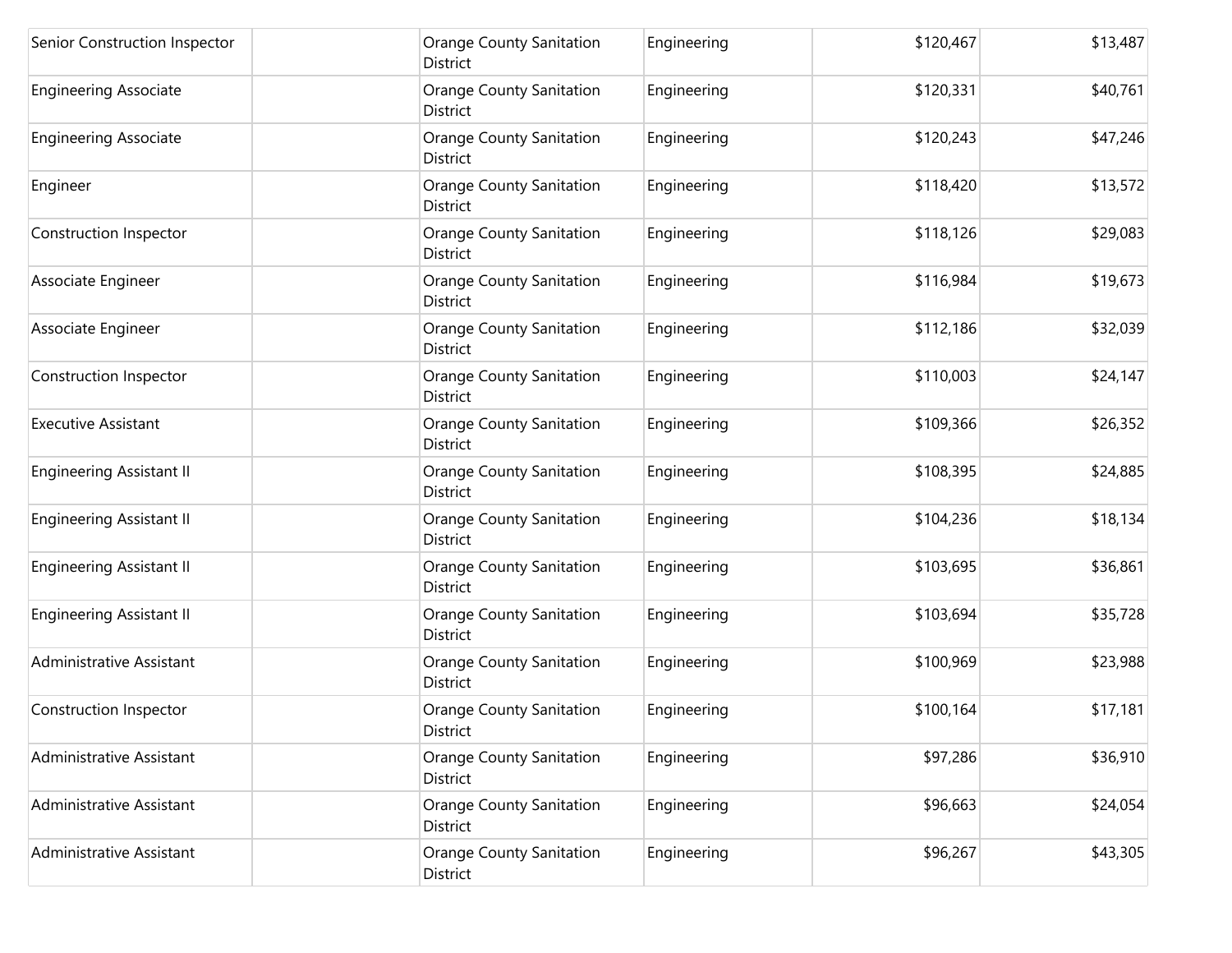| <b>Construction Insp Supervisor</b> | <b>Orange County Sanitation</b><br>District        | Engineering | \$95,756 | \$11,485 |
|-------------------------------------|----------------------------------------------------|-------------|----------|----------|
| Information Tech Analyst II         | Orange County Sanitation<br>District               | Engineering | \$95,351 | \$17,224 |
| Senior Construction Inspector       | <b>Orange County Sanitation</b><br>District        | Engineering | \$85,504 | \$8,473  |
| Administrative Assistant            | <b>Orange County Sanitation</b><br>District        | Engineering | \$84,637 | \$16,961 |
| Senior Engineer                     | <b>Orange County Sanitation</b><br>District        | Engineering | \$83,557 | \$9,946  |
| Associate Engineer                  | <b>Orange County Sanitation</b><br>District        | Engineering | \$81,348 | \$11,584 |
| Planner/Scheduler                   | <b>Orange County Sanitation</b><br><b>District</b> | Engineering | \$68,426 | \$11,288 |
| Senior Engineer                     | <b>Orange County Sanitation</b><br>District        | Engineering | \$65,916 | \$9,635  |
| <b>Construction Insp Supervisor</b> | <b>Orange County Sanitation</b><br>District        | Engineering | \$59,579 | \$6,068  |
| Senior Construction Inspector       | <b>Orange County Sanitation</b><br>District        | Engineering | \$54,576 | \$3,536  |
| Information Tech Analyst III        | <b>Orange County Sanitation</b><br>District        | Engineering | \$42,114 | \$5,490  |
| Engineer                            | <b>Orange County Sanitation</b><br>District        | Engineering | \$27,410 | \$4,036  |
| Construction Inspector              | <b>Orange County Sanitation</b><br>District        | Engineering | \$24,013 | \$7,380  |
| Construction Inspector              | <b>Orange County Sanitation</b><br>District        | Engineering | \$17,191 | \$3,965  |
| <b>Staff Analyst</b>                | <b>Orange County Sanitation</b><br>District        | Engineering | \$16,024 | \$3,147  |
| Associate Engineer                  | <b>Orange County Sanitation</b><br>District        | Engineering | \$11,897 | \$1,817  |
| Student Intern                      | <b>Orange County Sanitation</b><br>District        | Engineering | \$9,710  | \$0      |
| Student Intern                      | <b>Orange County Sanitation</b><br>District        | Engineering | \$9,299  | \$0      |